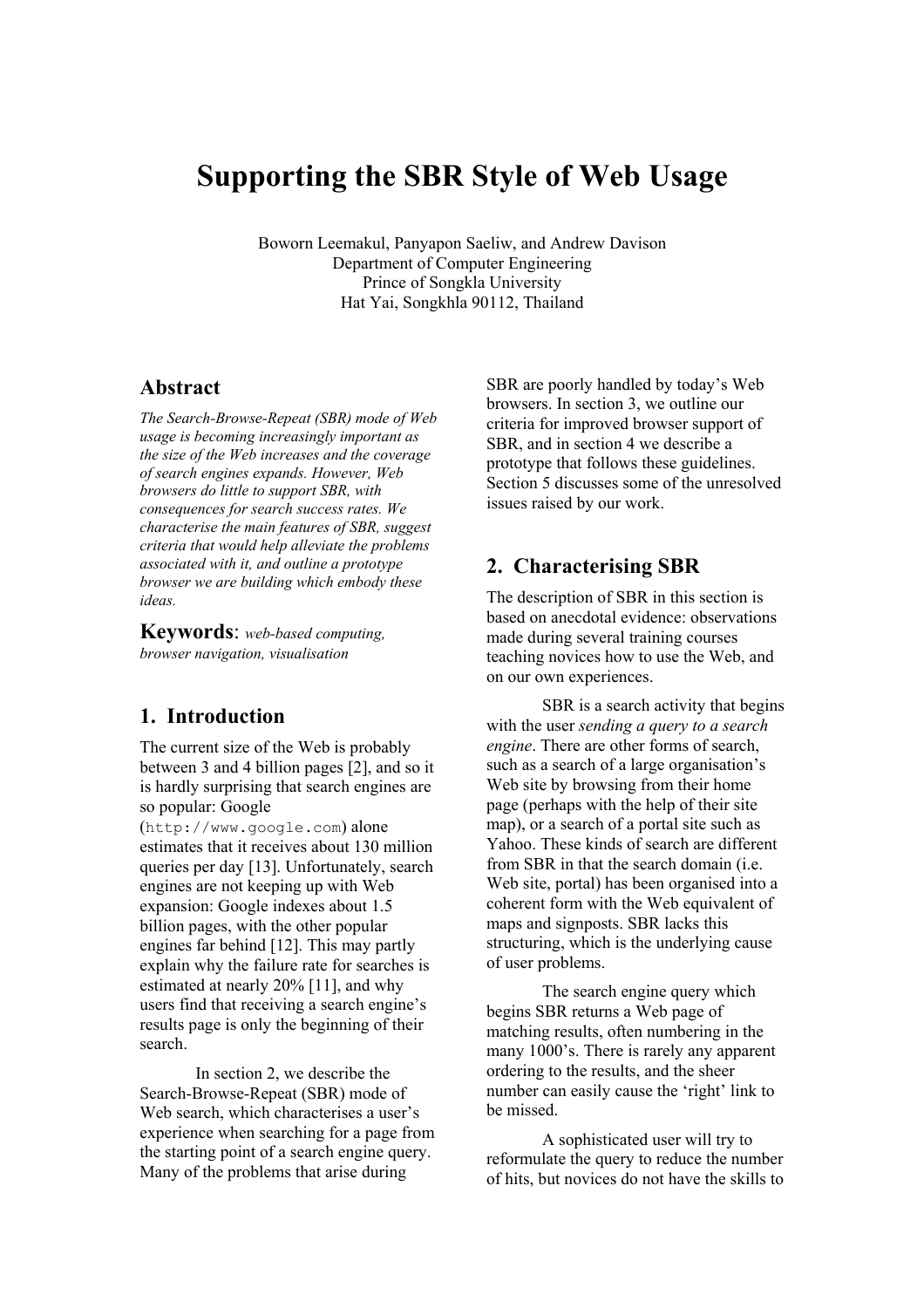do this. Instead, they resort to manually investigating each link, which usually means a very rapid visit to the page (perhaps spending only a few seconds there) before hitting the back button. Novices are unwilling to read the text fragments that accompany the links returned by the search engine.

A typical link will lead to a page deep inside an organisation's site, at some distance from a table of contents or site map. Also, pages written by individuals frequently contain little navigational support. The searcher must employ browsing to move from the link page to a page holding the information they need. This information is usually located at the same site, often just 1-2 links away.

Browsing, often without much contextual information apart from anchor text, leads to inadvertent jumps to distant pages, and a growing sense of disorientation as the page trail increases. For example, novice users will frequently click on banner ads or miss links embedded inside image maps. They can even forget the aim of their original search, as they become more distracted. Browsing behaviours of this kind mean that long trails do not have a single logical meaning (e.g. 'find a page about subject 'X').

The back button becomes very important in order for the user to 'get out' of useless pages. However, its stack-based nature means that trails (both good and bad) are lost as the user backtracks [7]. Other browser navigation aids (e.g. the history list, bookmarks) are rarely used.

A problem unique to our students is that English is not their first language, which compounds their problems when rapidly scanning Web pages and reading anchors.

Many users will simply 'start over' after a certain amount of time, and send exactly the same query to the search engine again. There is some small evolution of the user's search strategy (e.g. new keywords), but most users admit to have becoming so confused during the previous search as to be unsure how to refine their query.

# **3. Improving SBR Support in Browsers**

We now describe broad criteria for improving SBR support in Web browsers. Our discussion follows the categories outlined in [5].

A visualisation of the search space would be of enormous benefit to the user. Due to the nature of SBR, it must be generated dynamically and be a partial view of the space. There are two principle 'schools' of Web visualisation: trails of jumps between pages and maps based on the organisation of a site.

As mentioned above, a long trail begins to lose meaning as the user get distracted or changes their search aims. Over time, the amount of nonrelevant pages and links will swamp the useful information. More complex heuristics to determine a meaningful trail might help, such as dwell time and referrer consistency as used in the Footprints system [15].

Site maps (e.g. contents lists, tables, frames) are usually statically created, and applied to a single coherent Web entity (e.g. a business' site) [1].

A computational viable dynamic map cannot survey an entire site: it must display partial information. Also, it is generally impossible to analyse the logical relationships between pages, but a hierarchy based on URL structure is simple to create. This results in a *sites tree*, where the path of a URL becomes nested 'folders' which ultimately contain a node representing the URL filename. URLs located at different sites create distinct branches at the top-level of the tree.

The advantage of this view is its great familiarity to novice users from applications like Windows Explorer. The disadvantage is that the hierarchy is geographical rather than relational. However, for SBR a geographical display is very helpful: often the user will only want to navigate to other pages within the same site in order to find relevant information. Also, an Explorer-like interface is suited to displaying 100's of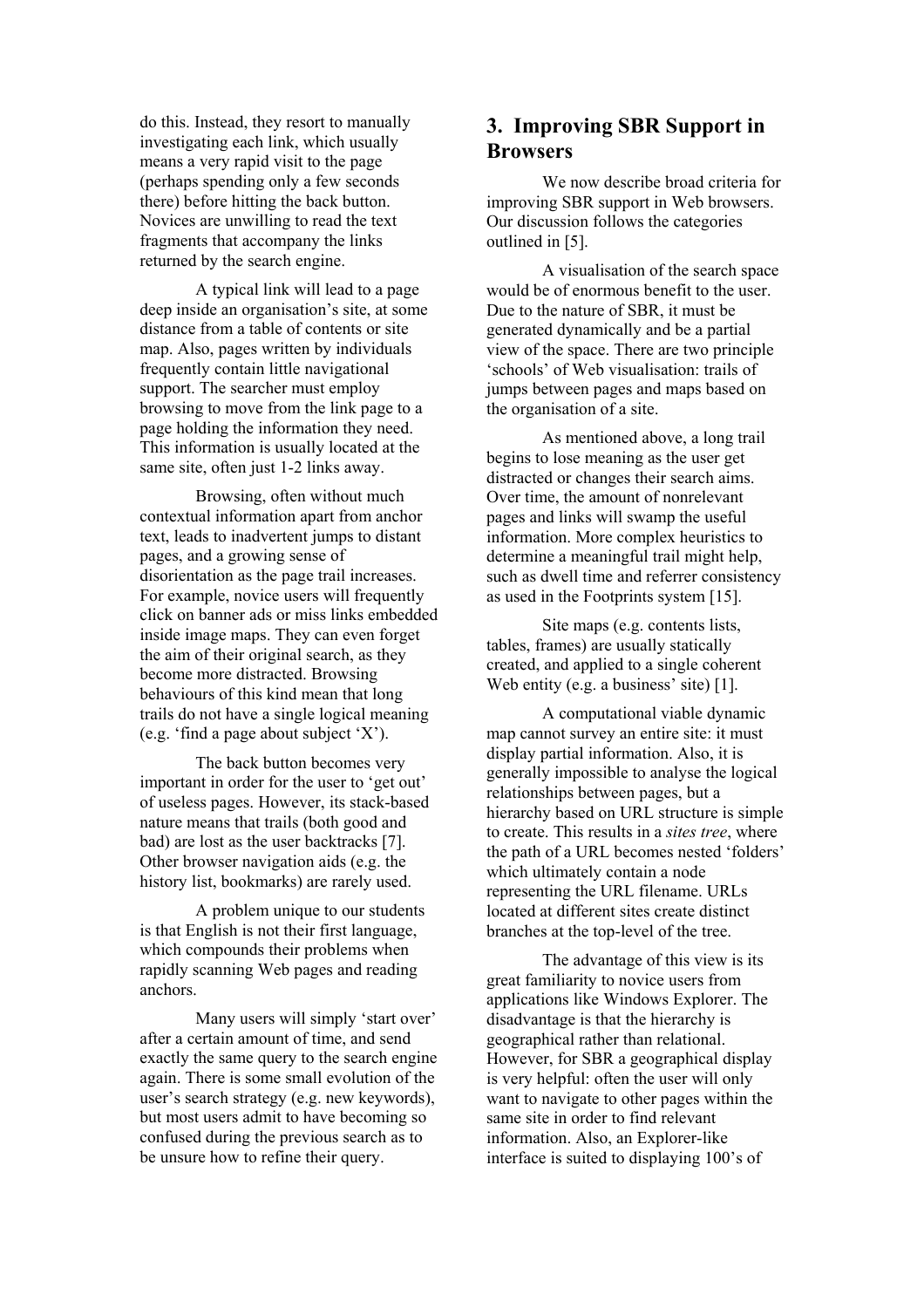nodes, and has a view mechanism based on expanding and closing folders.

Another criteria is whether to employ 2D or 3D visualisation. 2D visuals are cheap to create, update, and rearrange for a reasonable number of nodes. 3D is generally expensive, and there are concerns about problems such as occlusion and its suitability for displaying large amounts of text [6].

Should the Web be represented by a graph or a tree? While a graph is the more natural model for Web interconnectivity, as a visualisation model it soon becomes cluttered, hard to understand and navigate. Complex graphs can be costly to generate and redraw when the user's point of view moves. A tree is simpler to construct, but has less flexible relationships. However, it is a good choice for our sites tree, which is overridingly hierarchical.

Filtering of the visualisation is essential so that extraneous detail can be hidden. The tree model has a familiar visual filtering

model based on folder opening and closing. Further semantic filtering is necessary, perhaps based on the content of pages or link meaning. Utilising information based only on titles can cause problems due to missing/wrong titles or poorly named pages [3]. Also, we wish to avoid query languages for filtering since they seem too complex for novices.

There should be a predictive element to the visualisation, to guide browsing from the current page location. It must be simple for novices to understand, and not be prohibitive to calculate dynamically.

### **4. A SBR Browser Prototype**

Figure 1 shows our prototype SBR Browser in operation. The top row contains a field for downloading a URL, and a search button which sends a query to Google. The central part of the browser is divided into three columns: the left column is the sites tree display, the middle area shows the Web page, and the right-hand



**Figure 1**. The SBR Browser Prototype.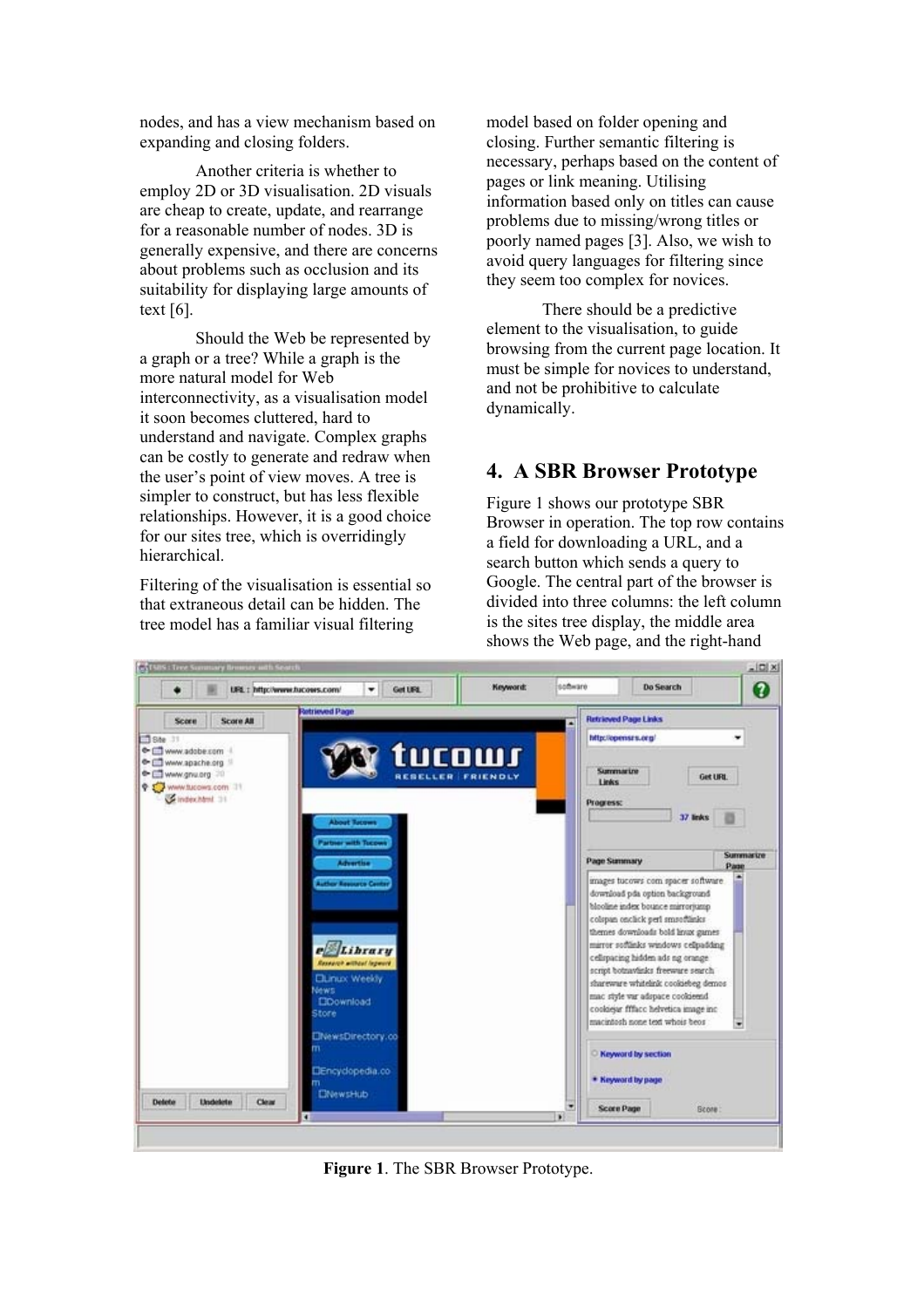column holds a pop-down list of links, a page summary window, and a score area. The browser is coded in Java.

The prototype is best explained by considering its contribution to the three phases of SBR.

**The Search Phase**. A search query is sent to Google, and the results page is shown back in the browser. The links in the results page are automatically extracted and their Web pages downloaded in the background (i.e. they are not displayed). As a page arrives, it is summarised, and scored. The summary is derived from the words on the page, excluding stop words and HTML tag labels. Scoring is a simple calculation which judges how similar the summary words are to the search query keywords. The URLs of the retrieved pages are added to the sites tree.

Each URL is represented by a series of nested folders corresponding to its path, with a file node for the URL filename. The node shows the name of the URL and its score. Right clicking on the node displays the page title and the summary words. Scores are propagated up through the folders to the top level of the tree. If two URLs share a common path, then the higher of the two scores are passed upwards.

The sites tree closes all of its folders apart from the path to the node with the highest score, and the path to the current page in the display window.

In the right hand area, the popdown list contains the URLs of the links and their scores. The list is sorted into decreasing order by score.

**The Browsing Phase**. The scores in the sites tree guide the user towards the most promising page to examine. A page can be downloaded and shown either by clicking on a node in the sites tree, the pop-down list, or a link in the current Web page.

The newly retrieved page's links are displayed in the pop-down list, and a summary of the page appears in the "Page Summary" window. This window can either be set to show a summary of the

entire page, or summaries by section. The score for the page also appears.

If the page is considered relevant then the user can click on the "Summarize Links" button. This causes all the pages linked to the current page to be downloaded in the background, summarised, and scored. This information is added to the sites tree as new nodes. If the highest scoring node changes, then the folders leading to the new node are opened.

The user-controlled "Summarize Links" button is a compromise for efficiency. The retrieval of all the links is a costly activity, and so we chose not to automate it.

**The Repeat Phase**. The user can refine a search in two ways. The keywords can be adjusted in the search keywords field, and the current nodes in the sites tree can be rescored. This involves no network communication, so it a fast operation. The choice of keywords is assisted by examining the page summaries. The other approach is to send a new query to Google, which will cause the old sites tree to be discarded, and a new one initiated.

#### **5. Discussion**

Search-Browse-Repeat (SBR) is characterised by a search engine query returning numerous links to disparate pages, followed by substantial browsing activity to find information. The browsing is typified by a lack of contextual information, long trails, large numbers of choice points in the search, extensive backtracking, and the problems of distraction and inadvertent jumps to distant points. Browsing often ends with a repeat phase where the user searches again, sometimes with a refined query.

Our criteria for supporting SBR in Web browsers are to utilise dynamic visualisation of partial maps of the search sites, represented as a 2D sites tree. The top-level branches of the tree are distinct Web sites, and the branches below represent the URL paths. Filtering utilises a mixture of standard visual tree techniques, and semantic notions based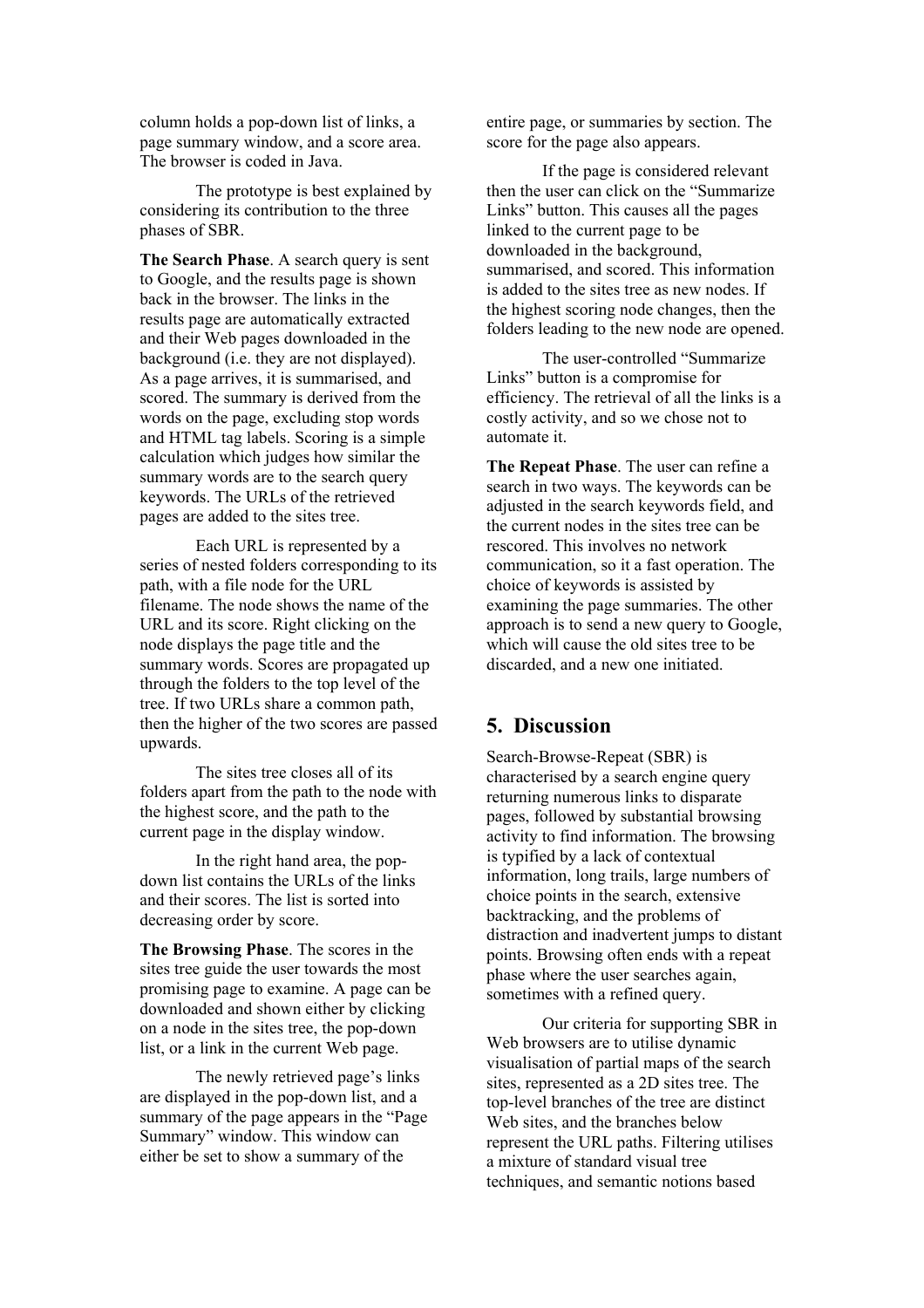around page summaries and scores. The scores are used as a predictive element to guide browsing.

Preliminary tests of the prototype show that training time is necessary for users to understand the SBR approach. Once this has been mastered, results can sometimes be found very quickly. However, this is heavily dependent on the scoring function which has proved to be unreliable. The summaries are helpful in query refinement, but are frequently too simplistic.

A fundamental question about SBR is whether it really is as pervasive as we believe. Our views on SBR are based on a sample size of about 50 people who were novice Web users, and attending a course aimed at learning search techniques (amongst other things). We are unaware of any study on this matter apart from [14], which reported that the submission of forms data (e.g. for search engine queries) accounted for only 4% of a user's navigation activities. However, search engine capabilities have changed enormously since 1996-1997, and a new study of usage patterns should be undertaken.

Our prototype shows that summarising and scoring operations are crucial. We are in the process of replacing our original code with better indexing, Porter stemming [10], and scoring (based on the Lucene package [9]).

A stubborn problem is the network load caused by the analysis of all the pages linked to the current page. Our code only downloads the text of these pages, but this is still quite slow (especially with the bandwidth available to us). The number of links is the crucial variable; our tests have uncovered pages with 50+ links.

An interesting visualisation technique we are currently considering is interaction histories [8], where annotations are used to signal the paths already investigated. This could be something as simple as changing the colour of nodes which have already been examined. Also of interest is the interface in Webview for

representing cross-site navigational links as arrows [4].

## **References**

- [1] Brunk, B. 1999. "Overview and Preview Tools for Navigating the World-Wide Web", *SILS Technical Report* TR-1999-03, DoCS, Univ. of North Carolina at Chapel Hill, July.
- [2] Client Help Desk. 2000. "Web Statistics: Size, the Average Page", Available at http://www.clienthelpdesk.co m/statistics\_research/ web statistics.html, July.
- [3] Cockburn, A. and Greenberg, S. 1999. "Issues of Page Representation and Organization in Web Browser's Revisitation Tools", *Proc. OzCHI'99*, Wagga Wagga, Australia, pp.7-14, November.
- [4] Cockburn, A., Greenberg, S., McKenzie, B., Smith, M., and Kaasten, S. 1999. "Webview: A Graphical Aid for Revisting Web Pages", *Proc. OzCHI'99*, Wagga Wagga, Australia, pp.15-22, November.
- [5] Cockburn, A. and Jones, 1997. "Design Issues for World Wide Web Navigation Visualisation Tools", *Proc. of RIAO'97*, Montreal, Canada, p.55-74, June.
- [6] Cockburn, A. and McKenzie, B. 2000. "An Evaluation of Cone Trees", In *People and Computers XV* (Proc. of the 2000 British Computer Society Conf. on Human-Computer Interaction), Sunderland, UK, pp.425- 436.
- [7] Greenberg, S. and Cockburn, A. 1999. "Getting Back to Back: Alternate Behaviours for a Web Browser's Back Button", *Proc. of the 5th Annual Human Factors and the Web Conf.*, Gaithersburg, Maryland, USA, June.
- [8] Hill, W. C., Hollan, J. D., Wroblewski, D., and McCandless, T. 1992. "Edit Wear and Read Wear",